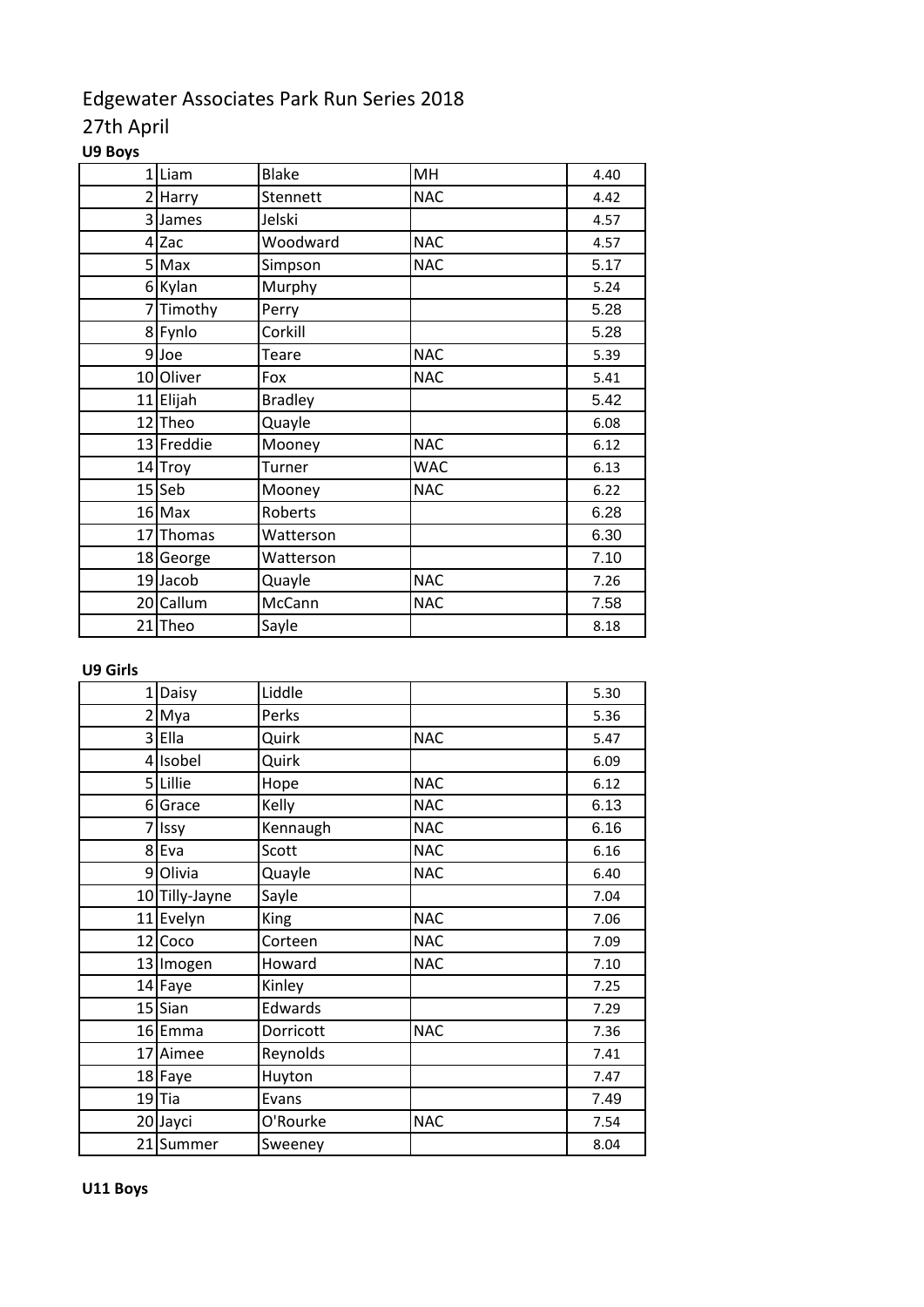| $\mathbf{1}$ | Samuel     | Corkill      |            | 4.23 |
|--------------|------------|--------------|------------|------|
|              | 2 Deaglan  | <b>Blake</b> | MH         | 4.30 |
|              | 3 Freddie  | Crowe        | <b>WAC</b> | 4.42 |
|              | 4 Noah     | Sayle        |            | 4.43 |
|              | 5 Michael  | Gizzi        |            | 4.45 |
|              | 6 Marcus   | Gizzi        |            | 4.46 |
| 7            | George     | Salter       | <b>NAC</b> | 4.52 |
|              | 8Toby      | Liddle       |            | 4.52 |
|              | 9Elliot    | Reynolds     | <b>NAC</b> | 4.53 |
|              | 10 Matthew | Redmond      |            | 4.53 |
|              | 11 Alfie   | Perks        | <b>NAC</b> | 5.09 |
|              | 12 Ollie   | Eyres        | <b>NAC</b> | 5.17 |
|              | 13 Jack    | Raines       | <b>NAC</b> | 5.21 |
|              | 14 Harry   | Perks        |            | 5.22 |
|              | 15 Max     | Smith        |            | 5.38 |
|              | 16 Leon    | Murphy       |            | 6.01 |
|              | 17 Tom     | Hampton      |            | 6.15 |
|              | 18 Jack    | Simpson      | <b>NAC</b> | 7.50 |

### **U11 Girls**

| $1$ Lucy    | Ormsby    | <b>NAC</b> | 4.48 |
|-------------|-----------|------------|------|
| $2$ May-Saa | Smith     | <b>WAC</b> | 4.49 |
| 3 Abi       | Clayton   |            | 4.52 |
| $4$ Penny   | Webster   | <b>NAC</b> | 4.52 |
| 5 M'Kyla    | Quinn     | <b>WAC</b> | 4.54 |
| 6 Holly     | O'Donnell | <b>NAC</b> | 5.00 |
| 7 Holly     | Salter    | <b>NAC</b> | 5.05 |
| 8 Imogen    | Duncan    | <b>NAC</b> | 5.08 |
| 9 Feena     | Done      | <b>NAC</b> | 5.22 |
| 10 Nuala    | Sharpe    |            | 5.27 |
| 11 Ciara    | Penketh   |            | 5.31 |
| 12 Phoebe   | Margrave  | <b>NAC</b> | 5.40 |
| 13 Ruby     | Reynolds  | <b>NAC</b> | 5.40 |
| 14 Chloe    | Kinley    |            | 5.42 |
| 15 Aoibh    | Nash      | <b>NAC</b> | 5.43 |
| 16 Daisy    | O'Donnell | <b>NAC</b> | 5.47 |
| 17 Isla     | Mealin    |            | 6.25 |
| 18 Alexa    | Crowe     |            | 6.28 |

#### **1 Lap results**

| leuan     | Owen             | <b>WAC</b> | 9.40  |
|-----------|------------------|------------|-------|
| Deacon    | Lombard-Chibnall |            | 9.49  |
| 3 Ryan    | Teare            | <b>NAC</b> | 9.57  |
| 4 Luke    | Phair            | <b>NAC</b> | 10.09 |
| 5 Callum  | Sherry           | <b>NAC</b> | 10.15 |
| 6 Jamie   | Hayes            |            | 10.30 |
| Benjamin  | Li               | <b>NAC</b> | 10.34 |
| 8 Nigel   | Maddocks         | <b>MFR</b> | 10.41 |
| 9 Charlie | Teare            | <b>NAC</b> | 10.44 |
| 10 Harry  | Grant            |            | 10.48 |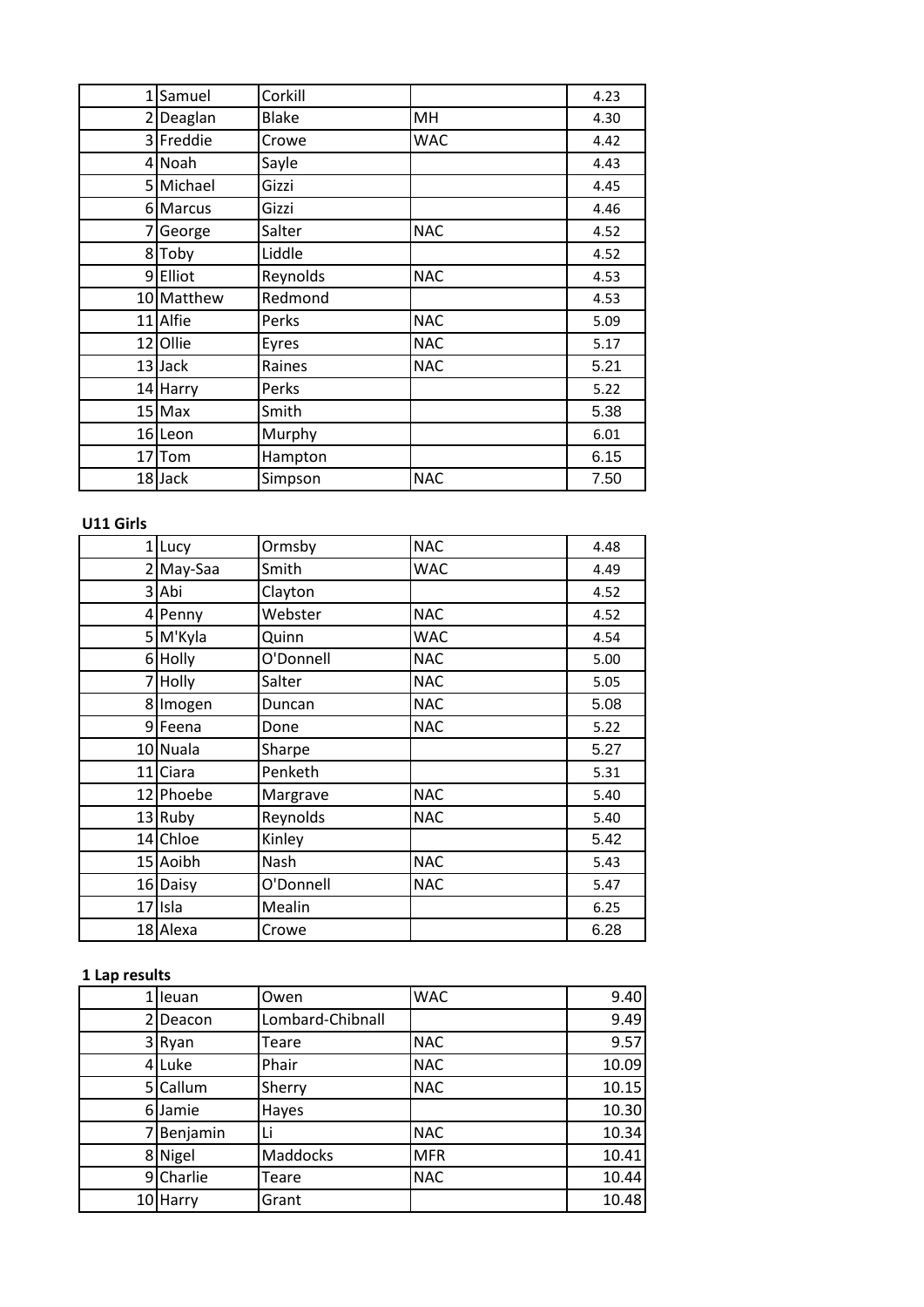| $11$ Ella    | Crowe            | <b>NAC</b> | 10.55 |
|--------------|------------------|------------|-------|
| 12 Ryan      | Corrin           |            | 10.59 |
| 13 Sammuel   | Perry            | <b>NAC</b> | 10.59 |
| 14 Jake      | Richmond         | <b>NAC</b> | 11.04 |
| 15 Alice     | Cashin           | <b>NAC</b> | 11.14 |
| 16 Dominic   | Dunwell          | <b>NAC</b> | 11.15 |
| 17 Nathan    | Cannell          |            | 11.17 |
| 18 Catherine | Perry            | <b>NAC</b> | 11.18 |
| 19 Lucas     | Stennett         |            | 11.25 |
| 20Jake       | Crowe            |            | 11.28 |
| 21 Kate      | Cashin           | <b>NAC</b> | 11.29 |
| 22 Jamie     | Quayle           |            | 11.48 |
| 23 Holly     | <b>Burgess</b>   | MH         | 11.52 |
| 24 Luke      | Crowe            | <b>NAC</b> | 11.56 |
| 25 Regan     | Corrin           |            | 11.57 |
| 26 Elliot    | Nash             | <b>NAC</b> | 11.59 |
| 27 Ryan      | Kelly            |            | 11.59 |
| 28 Madison   | McMullan         | <b>NAC</b> | 11.59 |
| 29 Mark      | Corrin           | MH         | 12.00 |
| 30 Aiden     | <b>Myers</b>     | <b>NAC</b> | 12.03 |
| 31 Corbyn    | Schade           | <b>WAC</b> | 12.12 |
| 32 William   | Forgie           | <b>NAC</b> | 12.13 |
| 33 Richard   | Done             |            | 12.18 |
| 34 Cory      | Callister        | <b>NAC</b> | 12.24 |
| 35 Robbie    | Lambie           | <b>WAC</b> | 12.24 |
| 36 Ed        | <b>Butler</b>    |            | 12.40 |
| 37 Mia       | Dunwell          | <b>NAC</b> | 12.48 |
| 38 Caleb     | Schade           | <b>WAC</b> | 13.00 |
| 39 Corey     | <b>Bate</b>      | MH         | 13.05 |
| 40 Tonya     | Corrin           | MH         | 13.07 |
| 41 Tom       | Ward             |            | 13.08 |
| 42 Lottie    | Stennett         | <b>NAC</b> | 13.11 |
| 43 Nick      | Kissack          |            | 13.17 |
| 44 Alex      | Andrews          |            | 13.32 |
| 45 Bob       | Huyton           |            | 13.35 |
| 46 Thomas    | <b>Bradley</b>   |            | 13.37 |
| 47 Patrick   | Craine           | <b>NAC</b> | 13.46 |
| 48 Lainie    | Sharpe           | <b>NAC</b> | 13.47 |
| 49 Lucy      | Kenyon           | <b>NAC</b> | 13.51 |
| 50 Grace     | Pritchard        | <b>NAC</b> | 13.52 |
| 51 Amber     | Pullen           |            | 13.53 |
| 52 Ann       | Groves           |            | 14.01 |
| 53 Tara      | Scott            | <b>NAC</b> | 14.06 |
| 54 Joseph    | Devaney          |            | 14.16 |
| 55 Lucy      | Field            | <b>NAC</b> | 14.16 |
| 56 Ruby      | Palmer           |            | 14.18 |
| 57 Olivia    | Done             |            | 14.20 |
| 58 Cath      | Owen             | <b>WAC</b> | 14.23 |
|              |                  |            |       |
| 59 Martha    | <b>Broderick</b> |            | 14.26 |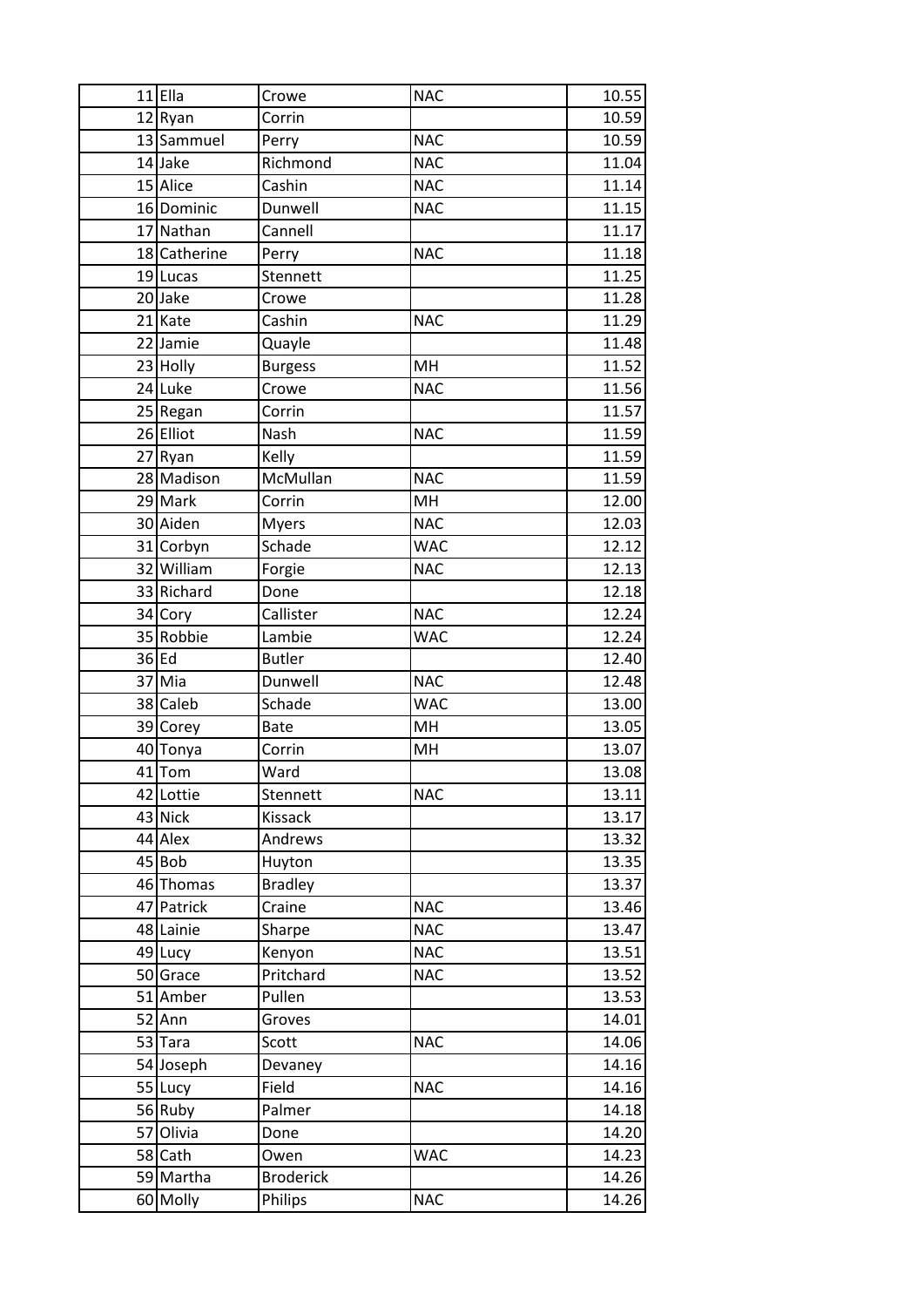| $61 =$ Casey   | Logan         |            | 14.30 |
|----------------|---------------|------------|-------|
| $61 =$ William | Kneen         |            | 14.30 |
| 63 Richard     | Mooney        |            | 14.38 |
| 64 Abbie       | Devaney       |            | 14.46 |
| 65 Chris       | Corlett       |            | 14.47 |
| 66 Michelle    | Sherry        | <b>NAC</b> | 14.49 |
| 67 Elyse       | Grant         |            | 14.50 |
| 68 Ruby        | Grant         |            | 15.08 |
| 69 Ella        | Malone        |            | 15.10 |
| 70 Matthew     | Bell          | <b>NAC</b> | 15.16 |
| 71 Sarah       | Nash          | <b>MTC</b> | 15.19 |
| 72 Dixie       | Yardley-Scott |            | 15.20 |
| 73 Simon       | Scott         |            | 15.20 |
| 74 Stephen     | Dorricott     |            | 15.46 |
| 75 Ethan       | Lace          |            | 15.59 |
| 76 Richard     | Power         |            | 16.02 |
| 77 Colin       | Crooks        | <b>WAC</b> | 16.28 |
| 78 Anya        | Lace          |            | 16.40 |
| 79 Aaron       | Curphy        |            | 17.03 |
| 80 Carol       | Roy           |            | 17.10 |
| 81 Lilly       | Callister     |            | 17.44 |
| 82 Cameron     | Lace          |            | 17.53 |
| 83 Annabel     | Forgie        |            | 18.05 |
| 84 Jane        | Kennaugh      |            | 18.15 |

**3 Lap**

| 1 Orran     | Smith          | <b>WAC</b>           | 21.30 |
|-------------|----------------|----------------------|-------|
| 2 Sarah     | Webster        | <b>NAC</b>           | 22.53 |
| 3 Peter     | <b>Bradley</b> | <b>MFR</b>           | 23.28 |
| 4 Arran     | Galvin         | <b>NAC</b>           | 23.43 |
| 5 David     | Nicolson       | Christchurch Runners | 23.46 |
| 6 James     | Strickett      | <b>NAC</b>           | 24.01 |
| 7 Matt      | Callister      | <b>NAC</b>           | 24.10 |
| 8 Daniel    | Phair          | <b>MFR</b>           | 24.17 |
| 9 Adam      | Huxham         | <b>MFR</b>           | 24.31 |
| 10 Jaydon   | Fayle          | <b>NAC</b>           | 24.36 |
| 11 Jonathon | Gray           |                      | 25.05 |
| 12 Steve    | Jones          |                      | 25.47 |
| 13 James    | Bishop         |                      | 26.04 |
| 14 Ash      | Collinge       |                      | 26.15 |
| $15$ Lisa   | Dunwell        | <b>NAC</b>           | 26.16 |
| 16 Paul     | Perkins        | <b>NAC</b>           | 26.50 |
| 17 Matthew  | Gold           | <b>MTC</b>           | 27.19 |
| 18 Jamie    | Oates          | <b>NAC</b>           | 27.20 |
| 19 Voirrey  | Cashin         |                      | 27.21 |
| 20 Kevin    | Perks          | <b>NAC</b>           | 27.23 |
| 21 Adrian   | Skinner        |                      | 27.26 |
| 22 Aaron    | Schade         | <b>WAC</b>           | 27.27 |
| 23 Andy     | Walton         | <b>NAC</b>           | 27.35 |
| 24 David    | Sims           |                      | 27.39 |
|             |                |                      |       |